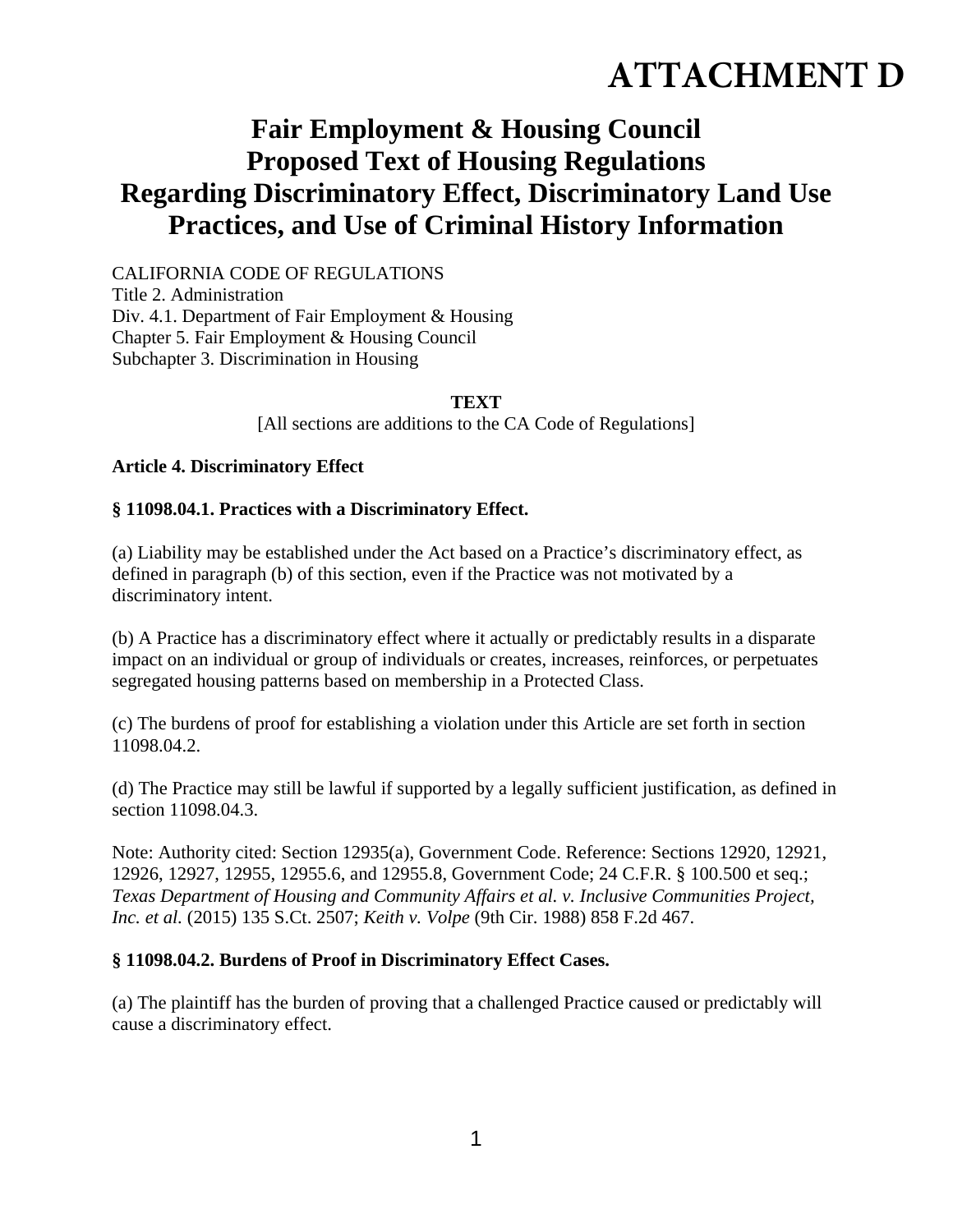(b) Once the plaintiff satisfies the burden of proof set forth in subdivision (a) of this section, the defendant has the burden of proving that the challenged Practice meets all of the prongs of a legally sufficient justification, as set forth in section 11098.04.3.

Note: Authority cited: Section 12935(a), Government Code. Reference: Sections 12920, 12921, 12926, 12927, 12955, 12955.6, and 12955.8, Government Code; 42 U.S.C. § 3615; 24 C.F.R. § 100.500 et seq.; *Texas Department of Housing and Community Affairs et al. v. Inclusive Communities Project, Inc. et al.* (2015) 135 S.Ct. 2507; *DFEH v. Merribrook Apts.* (Nov. 9, 1988) No. 88-19 FEHC Precedential Decs. 1988-99*.*

### **§ 11098.04.3. Legally Sufficient Justification.**

(a) A business establishment whose Practice has a discriminatory effect shall not be considered to have committed an unlawful housing Practice in violation of the Act if the business establishment can establish that:

(1) The interest the Practice is designed to serve is necessary to the operation of the business;

(2) The Practice is necessary to effectively carry out the substantial, legitimate, nondiscriminatory business interest that it is alleged to serve; and

(3) The substantial, legitimate, nondiscriminatory business interest could not be served by another Practice that has a less discriminatory effect.

(b) In cases that do not involve a business establishment, the Person or Owner whose Practice has a discriminatory effect shall not be considered to have committed an unlawful housing Practice in violation of the Act if the Person or Owner can establish that:

(1) The interest the Practice is designed to serve is necessary to achieve a substantial, legitimate, nondiscriminatory purpose;

(2) The purpose is sufficiently compelling to override the discriminatory effect;

(3) The Practice is necessary to effectively carry out the substantial, legitimate, nondiscriminatory purpose that it is alleged to serve; and

(4) The substantial, legitimate, nondiscriminatory purpose could not be served by another Practice that has a less discriminatory effect.

(c) A legally sufficient justification must be supported by evidence and may not be hypothetical or speculative.

(d) For purposes of this Article, the term "business establishment" shall have the same meaning as in section 51 of the Civil Code.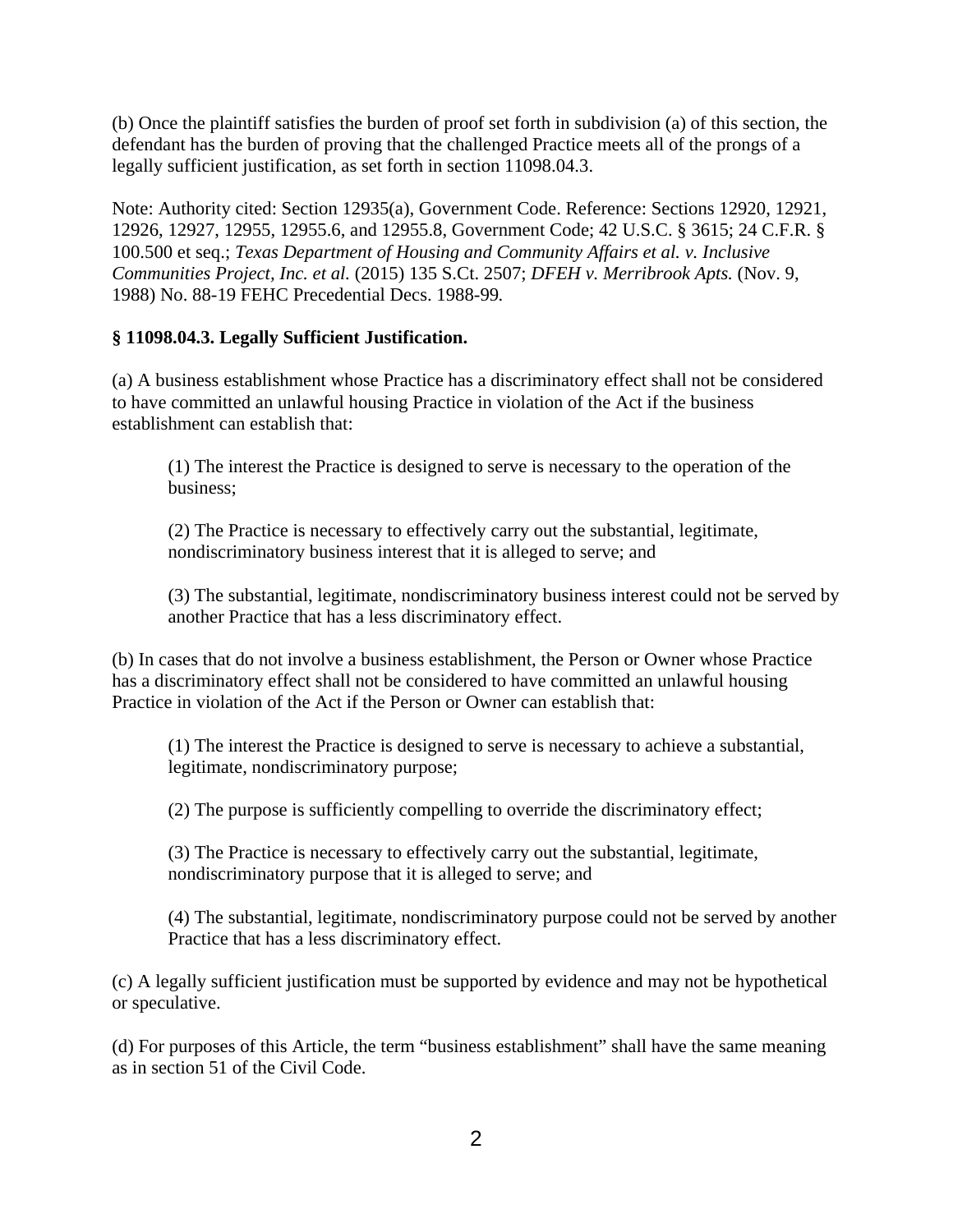Note: Authority cited: Section 12935(a), Government Code. Reference: Sections 12920, 12921, 12926, 12927, 12955, 12955.6, and 12955.8, Government Code; 24 C.F.R. § 100.500 et seq.; *Texas Department of Housing and Community Affairs et al. v. Inclusive Communities Project, Inc. et al.* (2015) 135 S.Ct. 2507; *Keith v. Volpe* (9th Cir. 1988) 858 F.2d 467; *DFEH v. Merribrook Apts.* (Nov. 9, 1988) No. 88-19 FEHC Precedential Decs. 1988-99*.*

#### **§ 11098.04.4. Relationship of Legally Sufficient Justification to Intentional Violations.**

A demonstration that a Practice is supported by a legally sufficient justification, as defined in section 11098.04.3, may not be used as a defense against a claim of intentional violations.

Note: Authority cited: Section 12935(a), Government Code. Reference: Sections 12920, 12921, 12926, 12927, 12955, 12955.6, and 12955.8, Government Code; 24 C.F.R. § 100.500 et seq.; *Texas Department of Housing and Community Affairs et al. v. Inclusive Communities Project, Inc. et al.* (2015) 135 S.Ct. 2507; *Keith v. Volpe* (9th Cir. 1988) 858 F.2d 467; *Johnson v. Macy* (C.D. Cal. Nov. 16, 2015) 145 F.Supp.3d 907; *Borja–Valdes v. City and Cnty. of San Francisco* (N.D. Cal. Sep. 18, 2015) 2015 WL 5522287; *Lowe v. City of Monrovia* (9th Cir. 1985) 775 F.2d 998.

### **§ 11098.04.5. Financial Assistance Practices with Discriminatory Effect**

Practices prohibited under this section in connection with loans and financial assistance include, but are not limited to, the following:

(a) Determining the type of loan or other financial assistance to be provided with respect to a Dwelling, or fixing the amount, interest rate, cost, duration, or other terms or conditions for a loan or other financial assistance for a Dwelling or which is secured by residential real estate that result in a discriminatory effect based on membership in a Protected Class; and

(b) Servicing of loans or other financial assistance with respect to Dwellings, servicing of loans or other financial assistance which is secured by residential real estate, or providing such loans or financial assistance with other terms or conditions that results in a discriminatory effect based on membership in a Protected Class.

Note: Authority cited: Section 12935(a), Government Code. Reference: Sections 12920, 12921, 12926, 12927, 12955, 12955.6, and 12955.8, Government Code; 24 C.F.R. § 100.120 et seq.; 24 C.F.R. § 100.500 et seq.

#### **§ 11098.04.6. Residential Real Estate-Related Practices with Discriminatory Effect**

Practices prohibited under this section in connection with a residential real estate-related transaction include, but are not limited to, the following:

(a) Failing or refusing to provide to any individual information regarding the availability of loans or other financial assistance, application requirements, procedures or standards for the review and approval of loans or financial assistance, or providing information which is inaccurate or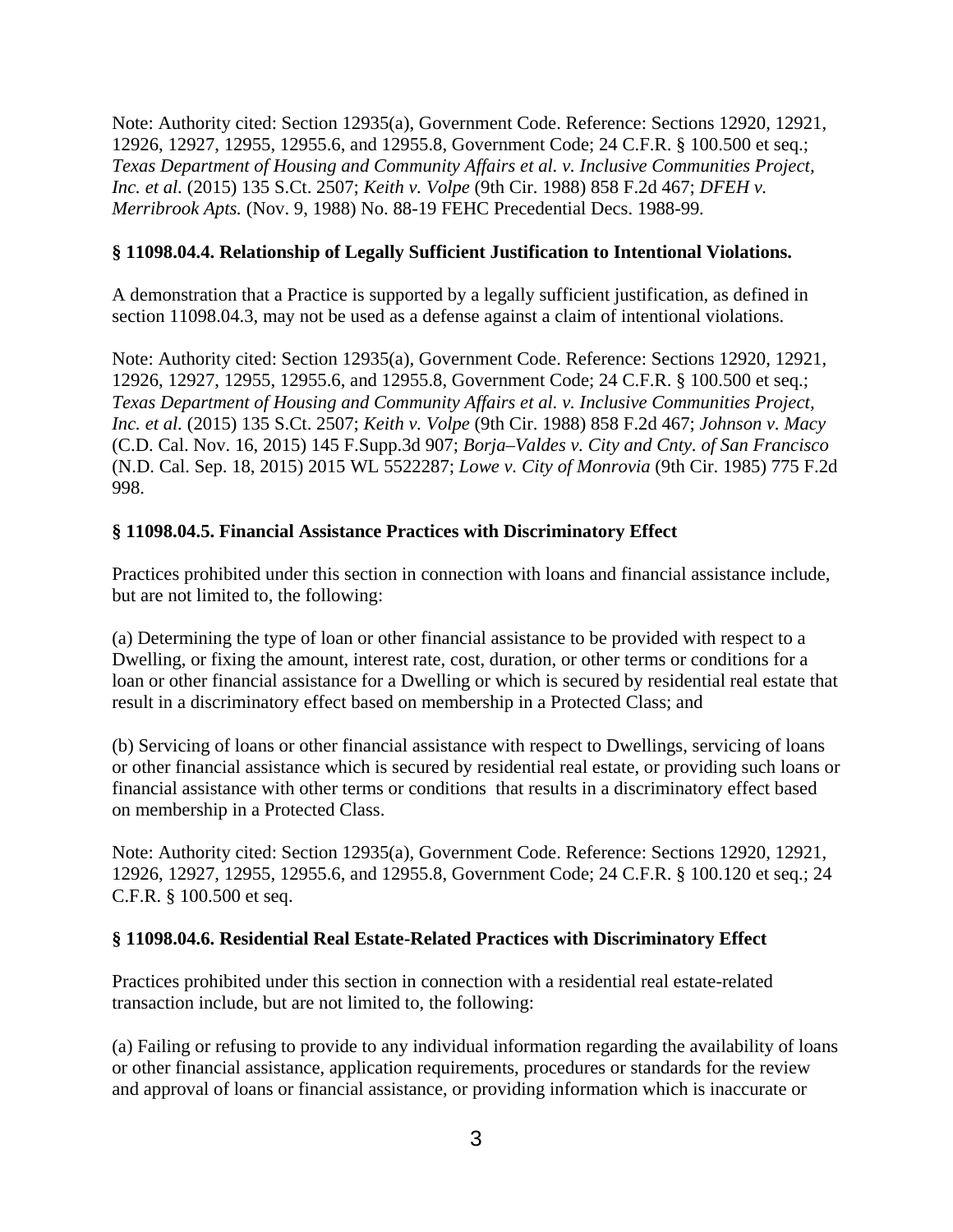different from that provided others, that result in a discriminatory effect based on membership in a Protected Class; and

(b) Providing, failing to provide, or discouraging the receipt of loans or other financial assistance in a manner that discriminates in their cost, rate of denial, or terms and conditions, or otherwise discriminates in their availability, that result in a discriminatory effect based on membership in a Protected Class.

Note: Authority cited: Section 12935(a), Government Code. Reference: Sections 12920, 12921, 12926, 12927, 12955, 12955.6, and 12955.8, Government Code; 24 C.F.R. § 100.120 et seq.; 24 C.F.R. § 100.500 et seq.

### **Article 14. Discrimination in Land Use Practices**

### **§ 11098.14.1. Definitions.**

(a) "Public Land Use Practices" include all government regulation of land use in connection with existing or proposed housing, including:

(1) Ordinances, resolutions, actions, policies, decisions, authorizations, denials, approvals, zoning, use permits, variances, and other actions authorized under the California Planning and Zoning Law (Title 7 (commencing with section 65000)), the California Redevelopment Law (Health & Safety Code Sec.33320 et seq.), and other federal and state laws regulating the development and transfer of property;

- (2) Other Practices related to regulation of land use; and
- (3) Adoption or implementation of housing programs.

(b) "Private Land Use Practices" include all private contractual regulation of property, including covenants, deed restrictions, and other constraints on transfer or use of property, whether or not recorded with a county.

Note: Authority cited: Section 12935(a), Government Code. Reference: Sections 12920, 12921, 12926, 12927, 12955, 12955.6, 12955.8, 12956.1, 12956.2, Government Code.

### **§ 11098.14.2. Discrimination in Land Use Practices and Housing Programs Prohibited**

Except as specifically provided in other statutes regulating land use practices, housing, and housing programs, and where those statutes are not in violation of federal fair housing laws, it shall be unlawful for the State, a city, county, city and county, any other local government agency, or any other Person or Owner, to do any of the following:

(a) Enact or implement Public or Private Land Use Practices that restrict or deny residence, land ownership, tenancy, or any other land use benefit or housing opportunities, or otherwise make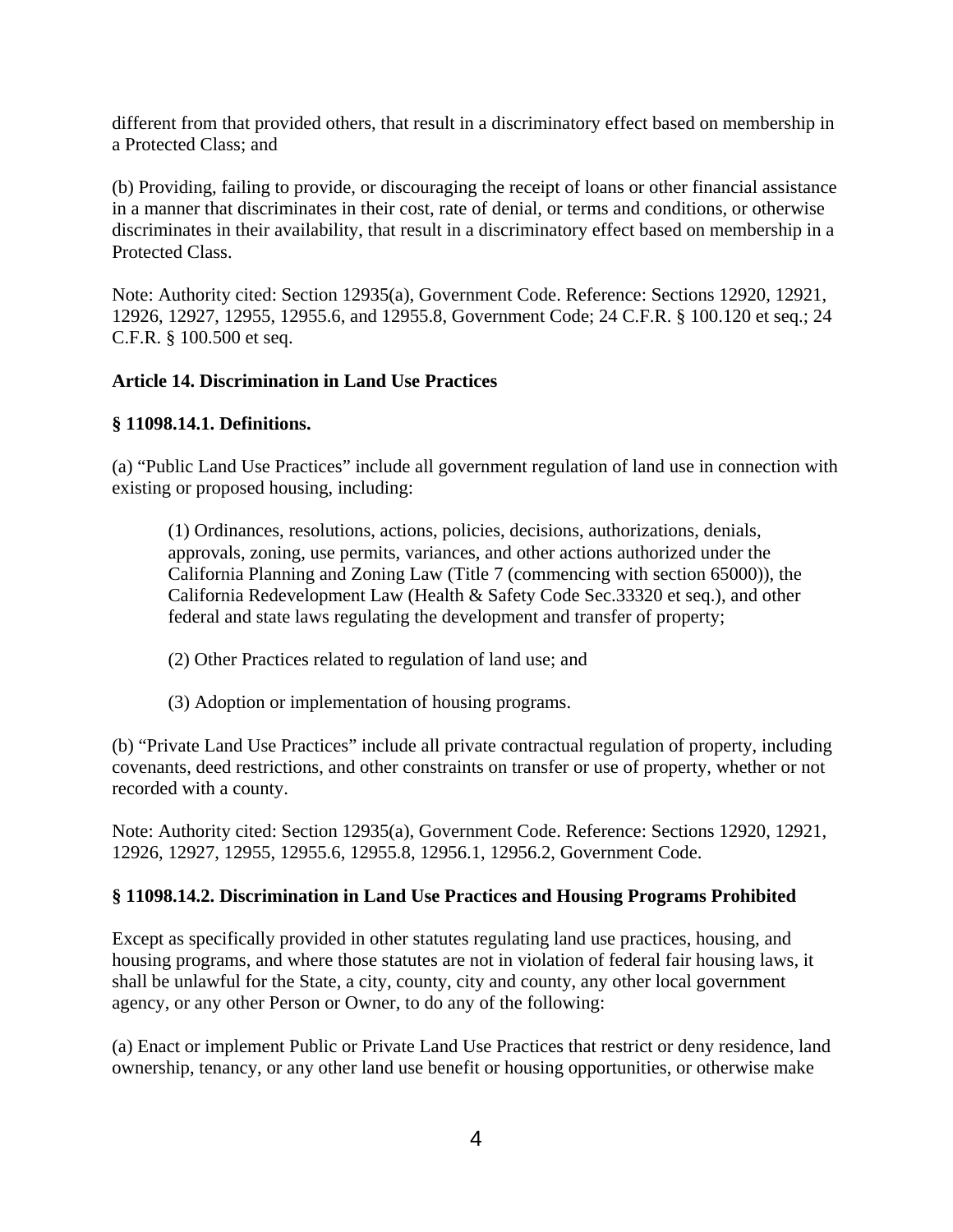housing opportunities unavailable or deny Dwellings to individuals because of membership in a Protected Class or the intended occupancy of any Dwelling by individuals in a Protected Class;

(b) Deny, restrict, condition, or render infeasible the enjoyment of residence, land ownership, tenancy, or any other land use benefit related to housing opportunities, or otherwise make housing opportunities unavailable or deny Dwellings to individuals because of membership in a Protected Class or the intended occupancy of any Dwelling by individuals in a Protected Class;

(c) Deny, condition, or make Public or Private Land Use decisions or authorizations, or impose different requirements than generally imposed, that restrict or deny housing opportunities or the enjoyment of residence, land ownership, tenancy, or any other land use benefit related to residential use, or that otherwise make housing opportunities unavailable or deny Dwellings to individuals because of membership in a Protected Class or the intended occupancy of any Dwelling by individuals in a Protected Class;

(d) Enact or implement Practices that provide different, limited, or no governmental services such as water, sewer, garbage collection, code enforcement, or other municipal services in connection with the enjoyment of residence, land ownership, tenancy, or any other land use benefit related to residential use or in connection with a Dwelling, or otherwise make unavailable such services, because of membership in a Protected Class or the intended occupancy of any Dwelling by individuals in a Protected Class;

(e) Limit the use of privileges, services, or facilities associated with a Dwelling, or otherwise making unavailable such privileges, services or facilities because of membership in a Protected Class or the intended occupancy of any Dwelling by individuals in a Protected Class;

(f) Use, approve of, or implement restrictive covenants that restrict sale or use of property on the basis of a Protected Class, or the intended occupancy of any Dwelling by individuals in a Protected Class, regardless of whether accompanied by a statement that the restrictive covenant is repealed or void;

(g) Enact, implement, or operate housing programs or Practices that restrict or deny the enjoyment of residence, land ownership, tenancy, or any other land use benefit related to residential use, or in connection with a Dwelling or otherwise make housing opportunities unavailable or deny Dwellings to individuals because of membership in a Protected Class, or the intended occupancy of any Dwelling by individuals in a Protected Class;

(h) Refuse or fail to make reasonable accommodations in Public Land Use Practices, or ordinances, rules, policies, Practices or services related to the enjoyment of residence, land ownership, tenancy, or any other land use benefit related to residential use, or in connection with a Dwelling, pursuant to section 11098.26, including charging a fee for seeking or processing a reasonable accommodation, or using a variance or conditional use permit process rather than a reasonable accommodation process to respond to a request for a reasonable accommodations, if the process takes into consideration different criteria or processes than those required for consideration as a reasonable accommodation; and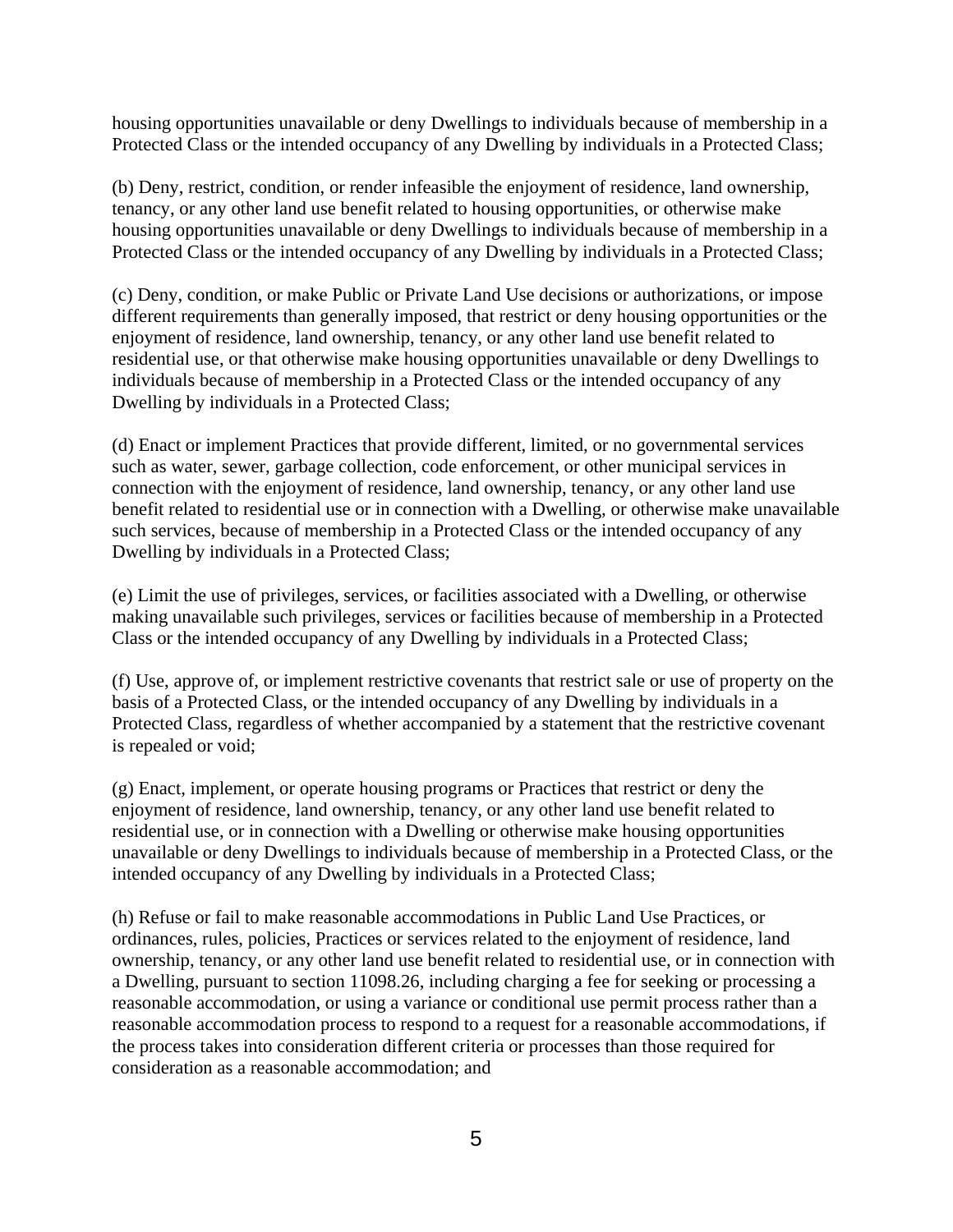(i) Refuse or fail to make reasonable modifications in housing programs or Dwellings when such modifications are required by law.

Note: Authority cited: Section 12935(a), Government Code. Reference: Sections 12920, 12921, 12926, 12927, 12955, 12955.6, 12955.8, 12956.1, and 12956.2, Government Code; 24 C.F.R. § 100.70 et seq.; 24 C.F.R. § 100.500 et seq.; *Turning Point, Inc. v. City of Caldwell* (9th Cir. 1996) 74 F.3d 941; *Broadmoor San Clemente Homeowners v. Nelson* (1994) 25 Cal.App.4th 1*; Hall v. Butte Home Health* (1997) 60 Cal.App.4<sup>th</sup> 308.

# **§ 11098.14.3. Land Use Practices with Discriminatory Effect**

Practices prohibited under section 11098.14.2 shall be unlawful if they have a discriminatory effect on the basis of membership in a Protected Class unless a legally sufficient justification applies, pursuant to Article 4.

Note: Authority cited: Section 12935(a), Government Code. Reference: Sections 12920, 12921, 12926, 12927, 12955, 12955.6, 12955.8, 12956.1, and 12956.2, Government Code; 24 C.F.R. § 100.70 et seq.; 24 C.F.R. § 100.500 et seq.; *Texas Department of Housing and Community Affairs et al. v. Inclusive Communities Project, Inc. et al.* (2015) 135 S.Ct. 2507; *Keith v. Volpe*  (9th Cir. 1988) 858 F.2d 467.

# **§ 11098.14.4. Specific Practices Related to Land Use Practices**

It shall be an unlawful public land use practice to:

(a) Enact or enforce ordinances or practices requiring owners or persons to take actions against individuals based upon broad definitions of nuisance or unlawful conduct to the extent that such ordinances or practices restrict or deny residence, land ownership, tenancy, or any other land use benefit or housing opportunities, or otherwise make housing opportunities unavailable or deny dwellings to individuals because of membership in a protected class or the intended occupancy of any dwelling by individuals in a protected class, or have a discriminatory effect on the basis of membership in a Protected Class, unless a legally sufficient justification applies, pursuant to Article 4.

Note: Authority cited: Section 12935(a), Government Code. Reference: Sections 12920, 12921, 12926, 12927, 12955, 12955.6, 12955.8, 12956.1, and 12956.2, Government Code; 24 C.F.R. § 100.70 et seq.; 24 C.F.R. § 100.500 et seq.

### **Article 18. Consideration of Criminal History Information in Housing**

### **§ 11098.18.1. Discriminatory Effect of Criminal History Information.**

Any Practice of a Person or Owner that includes the use of, inquiries about, or solicitation of information about criminal history is unlawful if it has a discriminatory effect, unless a legally sufficient justification applies under Article 4 and Government Code section 12955.8.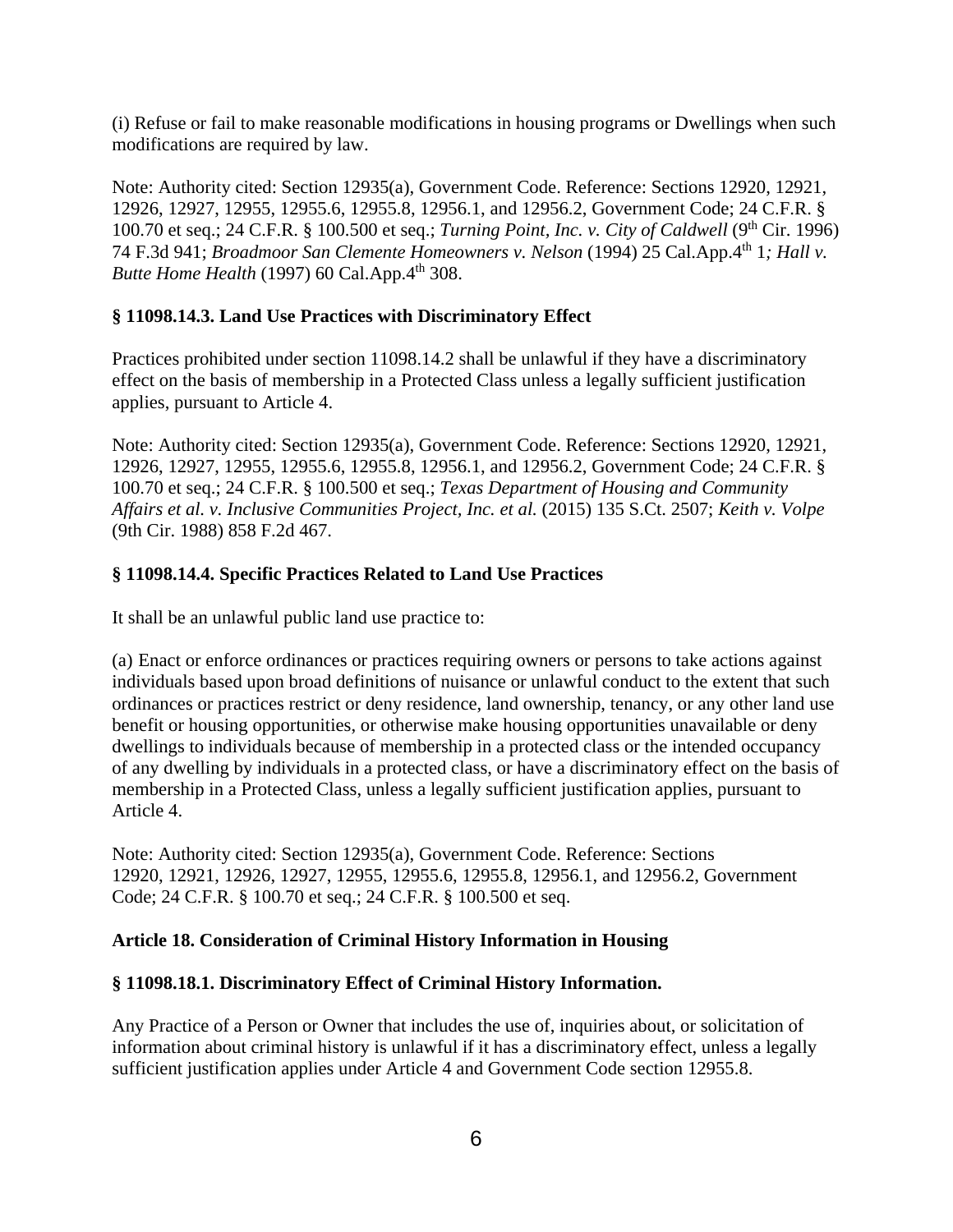Note: Authority cited: Section 12935(a), Government Code. Reference: Sections 12920, 12921, 12927, 12955, and 12955.8, Government Code.

# **§ 11098.18.2. Discriminatory Statements Regarding Criminal History**

A notice, advertisement, application, or other written or oral statement regarding criminal history or criminal records that conflicts with the provisions in this Article and Article 4 shall be a violation of the Act.

Note: Authority cited: Section 12935(a), Government Code. Reference: Sections 12920, 12921, 12926, 12927, 12955, and 12955.6, Government Code; 24 C.F.R. § 100.500 et seq.

# **§ 11098.18.3. Plaintiff's Burden of Proof in Discriminatory Effects Cases Related to Criminal History Information.**

(a) Overbroad or arbitrary inquiries into or use of criminal history information in housing may have a discriminatory effect on members of Protected Classes. A discriminatory effect may be established through the use of conviction statistics or by any other evidence that establishes a discriminatory effect.

(b) State or national level statistics showing substantial disparities in the conviction records of individuals based on membership in a Protected Class are presumptively sufficient to establish a discriminatory effect of a Practice under Article 4, unless there is a reason to expect a markedly different result after accounting for any particularized circumstances such as the relevant geographic area for the applicant pool, the types of convictions being considered, or the particular type of housing or housing related service. Regardless of the data used, determining whether a Practice results in a discriminatory effect is ultimately a fact-specific and case-specific inquiry.

Note: Authority cited: Section 12935(a), Government Code. Reference: Sections 12920, 12921, 12927, 12955, and 12955.8, Government Code; *Dothard v. Rawlinson* (1977) 433 U.S. 321.

### **§ 11098.18.4. Establishing a Legally Sufficient Justification Relating to Criminal History Information**

(a) Persons or Owners with a Practice of soliciting, inquiring about, or using criminal history information that has a discriminatory effect on individuals in Protected Classes must be able to prove that the practice meets all of the prongs of a legally sufficient justification under Article 4 and in this section.

(b) In order to meet their burden of establishing a legally sufficient justification under Article 4 and this section, Persons or Owners must:

(1) Identify a specific substantial, legitimate, nondiscriminatory interest supporting the Practice, such as a risk to the safety of its residents, employees, or property;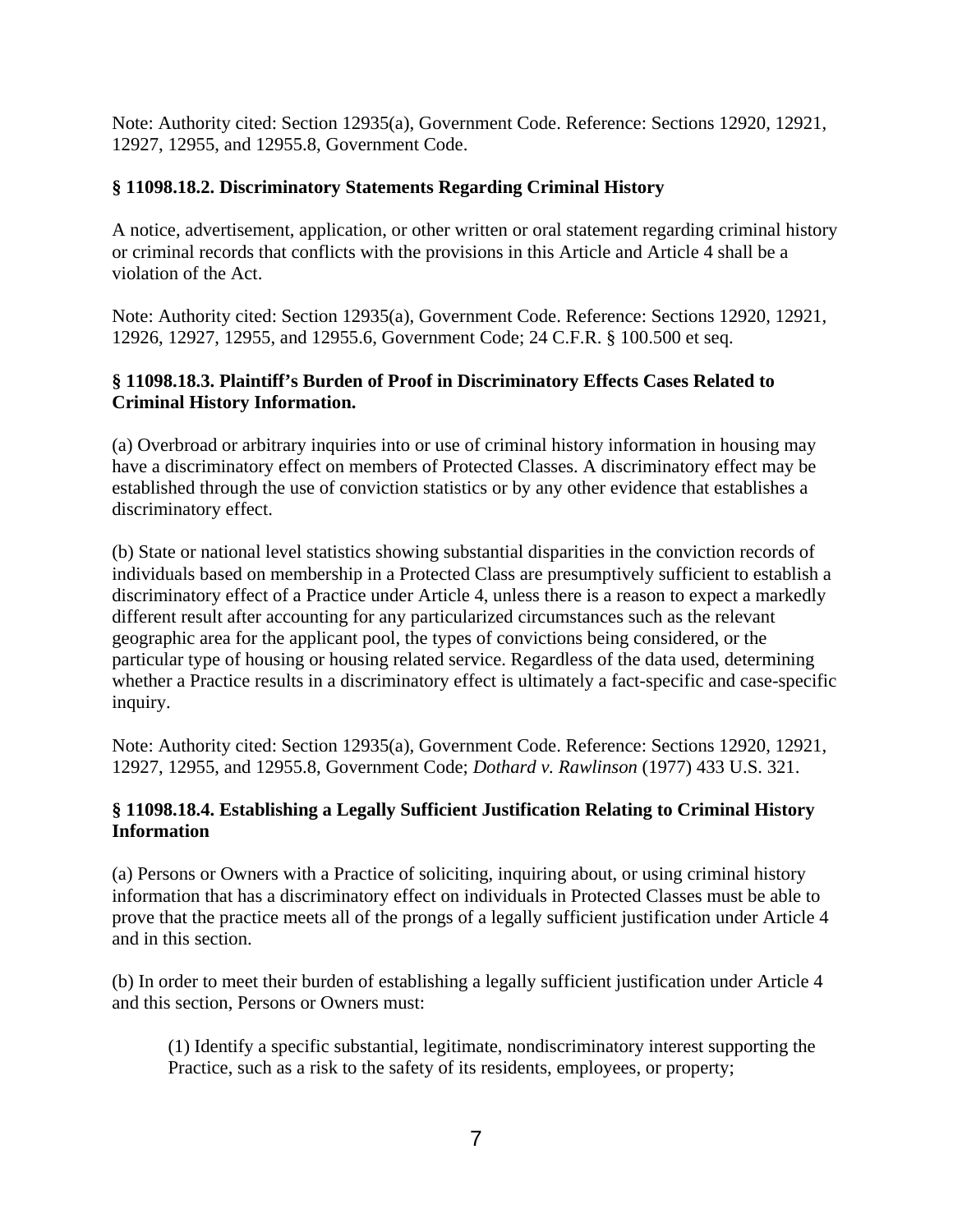(2) Take into account the nature and severity of an individual's conviction and the amount of time that has passed since the criminal conduct occurred;

(3) Limit consideration to convictions that are directly related to an individual's capacity and likelihood of fulfilling the obligations related to the housing or services. (For example, a recent conviction for arson or possession of illegal weapons could be directly related to tenancy obligations, while a conviction for illegal gambling or a non-alcohol related traffic offense would not likely be directly related to tenancy or a real estate loan or transaction); and

(4) Prove that its Practice actually achieves the identified interest, which includes proving that its Practice accurately distinguishes between criminal conduct that poses a demonstrable risk to its proffered interest and criminal conduct that does not.

(c) Whether a less discriminatory alternative is sufficient to defeat an allegation of a discriminatory effect will depend on the particulars of the criminal history information Practice under challenge, provided that the implementation of the Practice does not violate section 11098.18.5.

(1) A Practice that takes into account individualized, mitigating information and evidence of rehabilitation before making an adverse decision may constitute a less discriminatory alternative. Such mitigating information could include, but is not limited to:

(A) Facts or circumstances surrounding the criminal conduct;

(B) The age of the individual at the time of the conduct;

(C) The amount of time that has passed since the conviction;

(D) Evidence that the individual has maintained a good tenant history before and/or after the conviction; and

(E) Evidence of rehabilitation efforts.

(2) Delaying obtaining or considering a third party report on criminal history until after an individual's financial and other qualifications are verified may constitute a less discriminatory alternative.

(3) If a Person or Owner has a policy on the use of criminal history in housing decisions, providing a copy or description of the policy to an individual upon request may constitute part of a less discriminatory alternative.

(4) If a Person or Owner's application form or other forms inquire about criminal history, including on the form space for an individual to explain or provide additional information about rehabilitation or other mitigating circumstances, or, alternatively, offering to meet with an individual upon request, may constitute a less discriminatory alternative.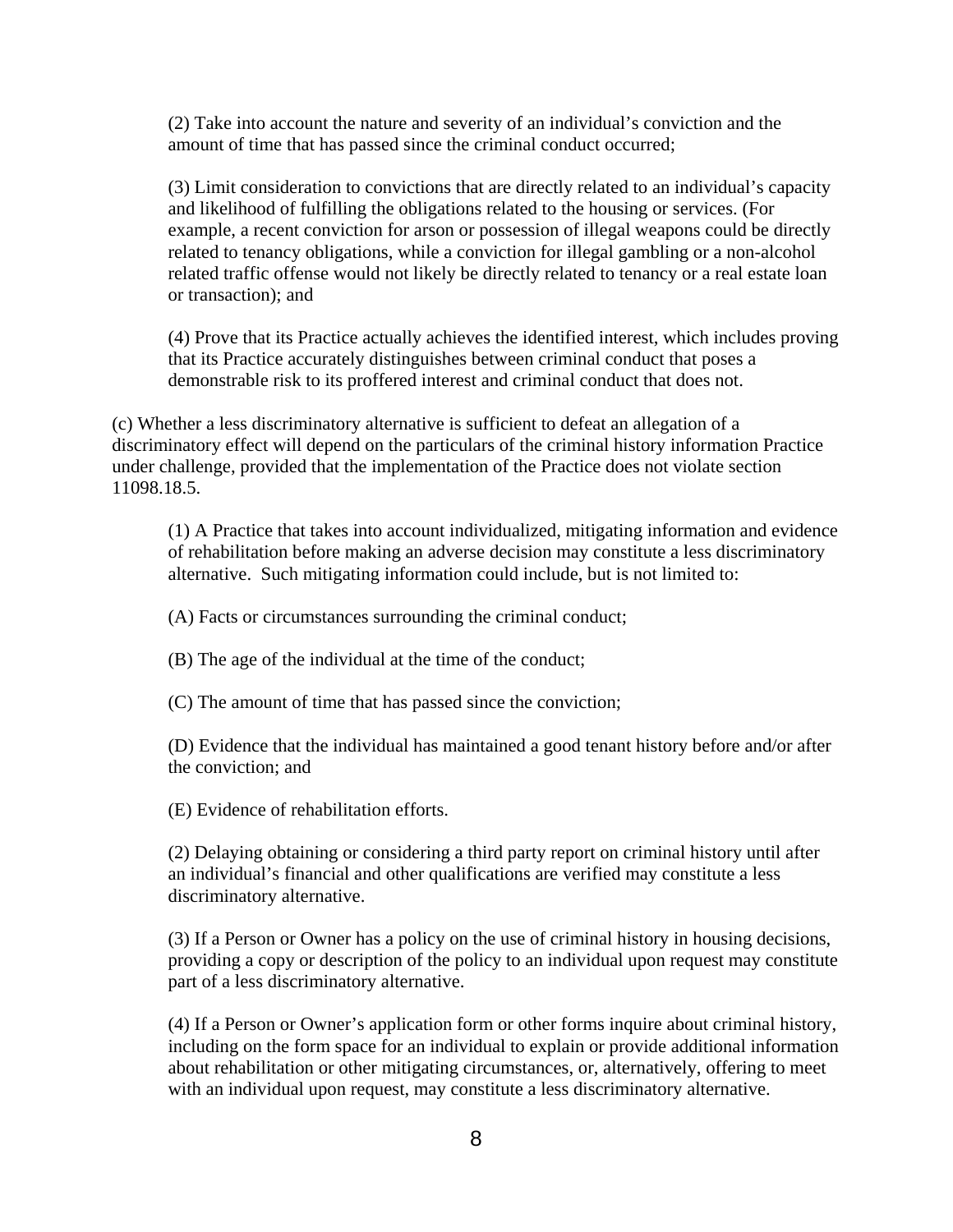Note: Authority cited: Section 12935(a), Government Code. Reference: Sections 12920, 12921, 12927, 12955, and 12955.8, Government Code.

# **§ 11098.18.5. Intentional Violations Liability and the Use of Criminal History**

(a) Inquiries or solicitation of information about, or use of criminal history information in housing Practices, may be a discriminatory Practice if membership in a Protected Class is a motivating factor in the decision. This includes cases where selective use of the information is demonstrated to be a pretext for unequal treatment of individuals who are members of a Protected Class.

(1) For example, the fact that a defendant has acted upon criminal history information differently for a member of a Protected Class than the defendant has acted upon comparable information for another individual is strong evidence that the defendant was not considering criminal history information uniformly.

(2) Pretext also may be shown where evidence establishes that the defendant did not actually know of the individual's criminal record at the time of the alleged discrimination.

Note: Authority cited: Section 12935(a), Government Code. Reference: Sections 12920, 12921, 12927, 12955, and 12955.8, Government Code; *Allen v. Muriello* (7th Cir. 2000) 217 F. 3rd 517; *Johnson v. Macy* (C.D. Cal. Nov. 16, 2015) 145 F.Supp.3d 907.

# **§ 11098.18.6. Specific Practices Related to Criminal History Information**

(a) It is unlawful for a Person or Owner to:

(1) Use, inquire, or solicit information about any charge, arrest, indictment, or detention by any law enforcement or military authority that did not result, or has not yet resulted, in a conviction.

(2) Use, inquire, or solicit information about any referral to or participation in a pre-trial or post-trial diversion program; provided that if this information was provided by an individual for purposes of offering mitigating information or evidence of rehabilitation, a Person or Owner may use such information.

(3) Use, inquire, or solicit information about any criminal records that are dismissed, vacated, expunged, sealed or closed by judicial action or by statute; provided that if this information was provided by an individual for purposes of offering mitigating information or evidence of rehabilitation, a Person or Owner may use such information.

(4) Use a "blanket prohibition" that covers all individuals with any conviction record whatsoever, without distinguishing between criminal conduct that indicates a